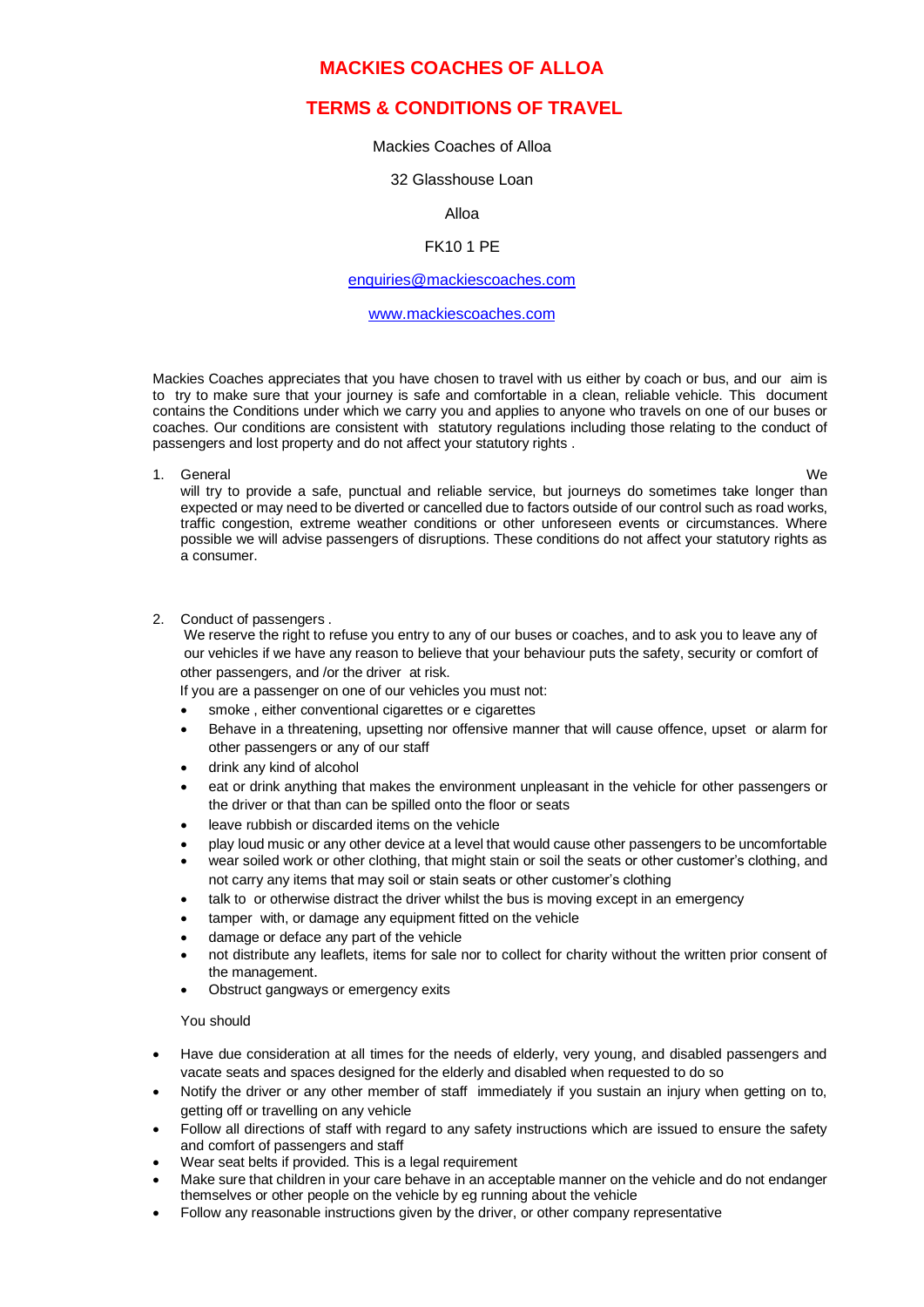- Note that our drivers and other company officials have the right to stop you travelling on our vehicles if in their opinion you are behaving in what could be described or perceived as an anti – social, upsetting, threatening or offensive manner
- If you are in a breach of any of the conditions above you will be expected and obliged to give your name and address to the driver or any other company employee, or may be asked to leave the vehicle, or removed from the vehicle by a company official, or a police officer and refused any further travel.
- We reserve the right to take any measures we consider appropriate to preserve the safety and comfort of our passengers and staff, including banning you from travelling with us either temporarily or permanently following any incident of any type of misconduct.
- Some vehicles may be fitted with CCTV in order to improve security for our passengers and staff. Appropriate signage will be visible if this is the case, and recordings will only be used to monitor safety, security, service and in support of any criminal and civil legal proceedings and investigations of complaints. Images may be given to the police, DVSA, the Traffic Commissioner or any other enforcement agency.
- Although we will do everything reasonable to control the conduct of other passengers, we can not be held responsible for their conduct.

## 4. Luggage

- You are responsible for any item of luggage that you bring onto a bus or coach and in the interests of passenger safety and comfort we reserve the right to refuse permission for you to bring any item onto our vehicles that may be considered too large, dangerous, awkward in shape or of an unsuitable matter.
- Passenger luggage must not at any time block vehicle gangways or access to emergency exits or main vehicle doorways
- On coaches only the driver is allowed to put away or unload luggage from the underfloor lockers. However it is your responsibility to make sure your luggage is put onto the vehicle or taken off it.
- You may not be allowed to travel if the driver thinks that your luggage can not be stored safely in appropriate areas or if the driver thinks it may block passageways or emergency exits.
- we will not be responsible for damage to any fragile goods such as computers, lap tops etc and would suggest that you only carry these if securely packaged.
- Paint can make a dreadful mess on a coach or bus if it falls and spills and is very expensive to clean from a vehicle. Paint therefore can only be carried in the original, carefully sealed container of 5l or less.

#### 5. Animals

- Guide dogs, hearing dogs or other assistance dogs accompanying a registered disabled person will be carried free of charge at any time. These dogs should be wearing their harness or identification jacket when travelling
- At the discretion of the driver , only one dog ( or other small animal) at a time will be carried on a vehicle if it is well behaved .Any animal must be on a lead, or caged or in a box. No animals are allowed on seats. The passenger will be responsible for any damage caused by the animal and for any injury or distress caused by the animal.

#### 6. Lost property

- If you find lost property on a bus or coach you must hand it to the driver. We will normally keep lost property for 1 month.
- If lost property is in a bag / package we may open it in order to trace the owner of the property or the nature of the property.
- If the lost property is perishable and we are not notified within 24 hours we will dispose of it in an appropriate manner in case it becomes smelly or a health risk
- Lost property can be claimed by first phoning Mackies Coaches and then collecting it from the depot assuming that you can satisfy us that the item does belong to you.

#### 7. Entering and leaving the vehicle

- Town buses will pick up and drop off passengers at designated bus stops
- You must not try to enter or leave either a bus or a coach whilst it is moving, nor when temporarily stopped eg at traffic lights, road works etc
- You must not try to enter or leave a bus or coach by the emergency exits except in a genuine emergency
- Sometimes a coach or indeed a bus may stop in an other area to pick up passengers or to drop them off . this will have been pre arranged with the party organiser and will only happen in an area where in the drivers opinion it is safe to do so.